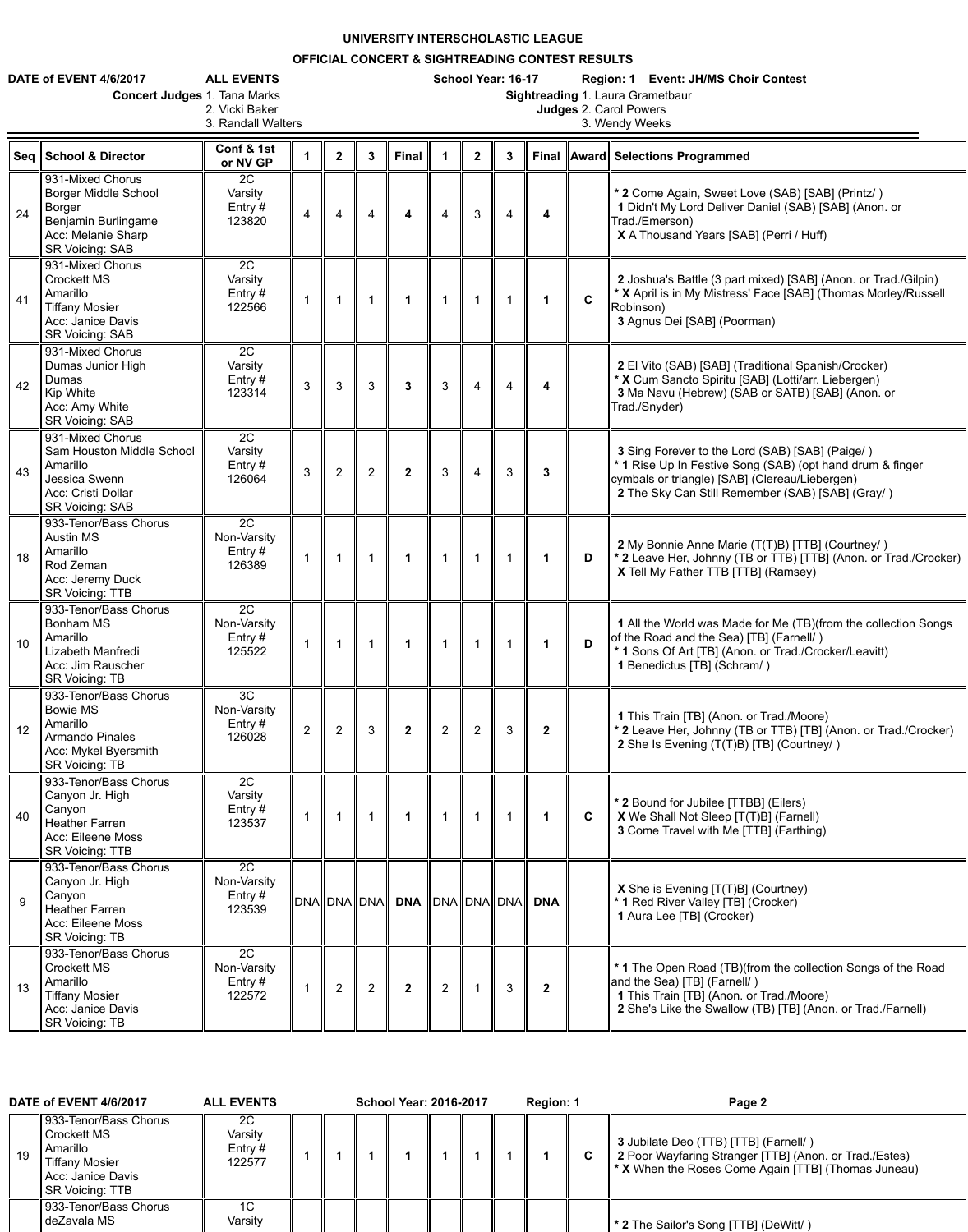| 39 | Amarillo<br><b>Bryan Hackett</b><br>Acc: Laura Lane<br><b>SR Voicing: TTB</b>                                                              | Entry #<br>123777                          | $\overline{2}$ |                |               |                      |                                 |                |                |                | $\mathbf C$    | 2 Poor Wayfaring Stranger [TTB] (Anon. or Trad./Estes)<br>X Battle Above the Clouds [TB] (Courtney)                                                                                                                                     |
|----|--------------------------------------------------------------------------------------------------------------------------------------------|--------------------------------------------|----------------|----------------|---------------|----------------------|---------------------------------|----------------|----------------|----------------|----------------|-----------------------------------------------------------------------------------------------------------------------------------------------------------------------------------------------------------------------------------------|
| 15 | 933-Tenor/Bass Chorus<br>Fannin MS<br>Amarillo<br><b>Kathie Brooks</b><br>Acc: Mary Bush<br><b>SR Voicing: TB</b>                          | 2C<br>Non-Varsity<br>Entry $#$<br>124341   | $\overline{2}$ | $\overline{2}$ | 2             | $\overline{2}$       | 1                               | $\overline{2}$ |                | 1              | $\overline{2}$ | 2 She Walks in Beauty (TB) [TB] (Farnell/)<br>* 1 Three Latin Songs (T(T)B)(perform #1 or #3) [TB] (Farnell/)<br>2 Rest Not (TB) [TB] (Farnell/)                                                                                        |
| 17 | 933-Tenor/Bass Chorus<br>Mann MS<br>Amarillo<br><b>Crystal Chambers</b><br>Acc: Marcus Bradford<br><b>SR Voicing: TB</b>                   | 2C<br>Non-Varsity<br>Entry $#$<br>125759   | $\overline{2}$ | $\overline{2}$ | 3             | $\overline{2}$       |                                 | $\overline{2}$ |                |                | $\overline{2}$ | 2 Loch Lomond (TB) [TB] (Anon. or Trad./Rentz)<br>1 Tallis's Canon (w/ or w/o accomp) [2<br>part] (Tallis/Appleby/Fowler)<br>1 Lil' Liza Jane (TB) [TB] (De Lachau/Baas & James)                                                        |
| 16 | 933-Tenor/Bass Chorus<br>Pampa Junior High<br>Pampa<br>Tammy May / Stacy Pepper<br>Acc: Suzanne Wood<br><b>SR Voicing: TB</b>              | 2C<br>Non-Varsity<br>Entry $#$<br>124122   |                |                |               | $\blacktriangleleft$ | $\mathbf 1$                     | $\overline{1}$ |                | $\mathbf 1$    | D              | * 1 I Walk by the Sea [TB] (DeWitt/)<br>1 Sinner Man (TB) [TB] (Anon. or Trad./Emerson)<br>X Down Among the Dead Men [TTB] (Crocker)                                                                                                    |
| 20 | 933-Tenor/Bass Chorus<br>Perryton Junior High<br>Perryton<br>Brian Warren / Keith Harris<br>Acc: Brenda Schnabel<br><b>SR Voicing: TTB</b> | 2C<br>Varsity<br>Entry $#$<br>125706       |                | $\overline{2}$ |               | 1                    | $\overline{2}$                  | 2              | $\overline{2}$ | $\overline{2}$ | $\overline{2}$ | 3 My Heart's in the Highlands (TTB) [TTB] (Beery/)<br>* 2 Sing to the Lord [TTB] (Crocker/)<br>2 On the Deep, Blue Sea [TTB] (Donnelly/Strid)                                                                                           |
| 14 | 933-Tenor/Bass Chorus<br><b>Travis MS</b><br>Amarillo<br>Nichole Wells<br>Acc: Libby Clifton<br><b>SR Voicing: TTB</b>                     | 2C<br>Non-Varsity C<br>Entry $#$<br>126384 | $\mathcal{D}$  | $\overline{2}$ | $\mathcal{P}$ | $\mathbf{p}$         | 2                               | $\mathcal{R}$  | ર              | 3              |                | * 1 Red River Valley (TB or TTB) [TTB] (Anon. or<br>Trad./Crocker/Leavitt)<br>3 Come Travel With Me (TTB) [TTB] (Farthing/)<br>X Hine Ma Tov [TTB] (Arr. Lon Beery)                                                                     |
| 11 | 933-Tenor/Bass Chorus<br><b>Westover Park JH</b><br>Amarillo<br>Mika Daniels<br>Acc: Doug McCause<br><b>SR Voicing: TTB</b>                | 3C<br>Non-Varsity<br>Entry $#$<br>120817   |                | DNA DNA DNA    |               | <b>DNA</b>           | $\ $ DNA $\ $ DNA $\ $ DNA $\ $ |                |                | <b>DNA</b>     |                | 2 Arirang (TTB) [TTB] (Beery/)<br>3 Canto del Agua (TTB) [TTB] (Hill/)<br>* 3 Steal Away (TTB or TBB) [TTB] (Anon. or Trad./Siltman)                                                                                                    |
| 6  | 935-Treble Chorus<br><b>Austin MS</b><br>Amarillo<br>Rod Zeman<br>Acc: Jeremy Duck<br><b>SR Voicing: SA</b>                                | 2C<br>Non-Varsity<br>Entry $#$<br>124388   |                |                |               |                      | 1                               |                |                |                | D              | 1 A Festive Alleluia (SA)(SSA) [SA] (Lightfoot/)<br>* 2 Antiphonal Kyrie (SA) [SA] (Thrift/)<br>1 Something Told the Wild Geese (SA) [SA] (Anon. or<br>Trad./Porterfield)                                                               |
| 34 | 935-Treble Chorus<br><b>Austin MS</b><br>Amarillo<br>Rod Zeman<br>Acc: Jeremy Duck<br><b>SR Voicing: SSA</b>                               | 2C<br>Varsity<br>Entry $#$<br>124389       |                |                | 2             |                      |                                 |                |                |                | $\mathbf C$    | 2 The River Sleeps Beneath the Sky (SSA) [SSA] (Lightfoot/)<br>* 3 A New Day [SSA] (Snyder/)<br>X The Bells SSA [SSA] (Leavitt)                                                                                                         |
|    | 935-Treble Chorus<br><b>Bonham MS</b><br>Amarillo<br>Lizabeth Manfredi<br>Acc: Jim Rauscher<br><b>SR Voicing: SA</b>                       | 2C<br>Non-Varsity<br>Entry $#$<br>125523   |                |                |               | -1                   |                                 |                |                |                | D              | 1 Pie Jesu (from Requiem) (Latin) (unison)<br>Unison] (Faure/Busch)<br>* 1 Mailied II (Second May Song) (German or English) (SA) (sing<br>three verses) (omit french horn) [SA] (Schubert/)<br>1 Dodi Li (SA, solo opt) [SA] (Chen/Rao) |
| 36 | 935-Treble Chorus<br><b>Bonham MS</b><br>Amarillo<br>Lizabeth Manfredi<br>Acc: Jim Rauscher<br><b>SR Voicing: SSA</b>                      | 2C<br>Varsity<br>Entry $#$<br>125525       | $\overline{2}$ |                |               |                      |                                 |                |                |                | $\mathbf c$    | 2 Laudate Dominum (SSA) [SSA] (Mozart/Rentz)<br>* 2 How Can I Keep From Singing? (SSA) [SSA] (Lowery/Crocker)<br>X Jabberwocky (SSA) [SSA] (Jennings)                                                                                   |

|                | DATE of EVENT 4/6/2017                                                                                                                | <b>ALL EVENTS</b>                                |                | <b>School Year: 2016-2017</b> |   |   | Region: 1 |    | Page 3                                                                                                                                              |
|----------------|---------------------------------------------------------------------------------------------------------------------------------------|--------------------------------------------------|----------------|-------------------------------|---|---|-----------|----|-----------------------------------------------------------------------------------------------------------------------------------------------------|
| 38             | 935-Treble Chorus<br><b>Bowie MS</b><br>Amarillo<br>Armando Pinales<br>Acc: Mykel Byersmith<br><b>SR Voicing: SA</b>                  | 3C<br>Varsity<br>Entry $#$<br>126026             |                |                               | 3 | 3 | 3         |    | ∥ * 2 Antiphonal Kyrie (SA) [SA] (Thrift/)<br>2 God Be In My Head (SA) [SA] (Ramsey/)<br>1 A Festive Alleluia (SA)(SSA) [SA] (Lightfoot/)           |
| 21             | 935-Treble Chorus<br><b>Bushland Middle School</b><br>Bushland<br><b>Kimberly Miller</b><br>Acc: Laura Lane<br><b>SR Voicing: SSA</b> | 1 <sup>C</sup><br>Varsity<br>Entry $#$<br>123483 | $\overline{2}$ |                               |   |   |           | C. | <b>* 3 Gloria Fanfare [SSA] (Laura Farnell)</b><br>3 Sing a Song of Sixpence [SA] (Michael D. Mendoza)<br>X O Lux Beatissima [SSA] (Mark Patterson) |
| $\overline{2}$ | 935-Treble Chorus<br>Canyon Jr. High<br>Canyon<br><b>Heather Farren</b>                                                               | 2C<br>Non-Varsity<br>Entry $#$<br>123533         |                |                               |   |   |           |    | 1 Over the Sea to Skye [S(S)A] (Eilers)<br>¶ * 1 Zum Gali Gali [2 Part] (Terri)                                                                     |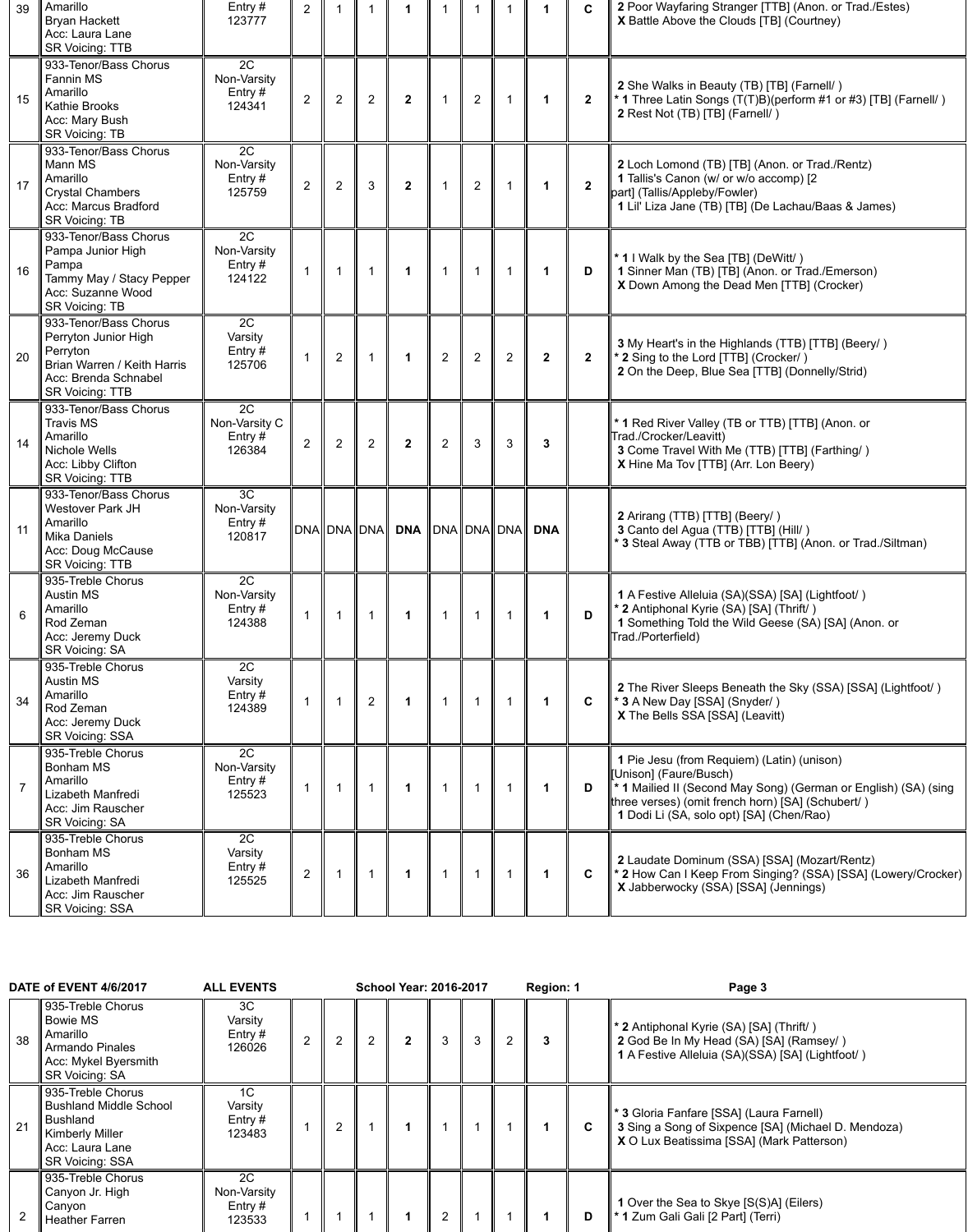|    | Acc: Eileene Moss<br><b>SR Voicing: SA</b>                                                                                     |                                                  |                |                |                |              |                |                |                         |                |                | X Tiger! Tiger! [SA] (Lightfoot)                                                                                                                                                                  |
|----|--------------------------------------------------------------------------------------------------------------------------------|--------------------------------------------------|----------------|----------------|----------------|--------------|----------------|----------------|-------------------------|----------------|----------------|---------------------------------------------------------------------------------------------------------------------------------------------------------------------------------------------------|
| 26 | 935-Treble Chorus<br>Canyon Jr. High<br>Canyon<br><b>Heather Farren</b><br>Acc: Eileene Moss<br><b>SR Voicing: SSA</b>         | 2C<br>Varsity<br>Entry $#$<br>123536             |                | $\overline{2}$ |                | 1            |                |                |                         |                | $\mathbf{C}$   | 2 In Time of Silver Rain [SSA] (Snyder)<br>* 2 Lux Aeterna [SA] (Jones)<br>X Love's Tempest [SSA] (Gray)                                                                                          |
|    | 935-Treble Chorus<br><b>Crockett MS</b><br>Amarillo<br><b>Tiffany Mosier</b><br>Acc: Janice Davis<br><b>SR Voicing: SA</b>     | 2C<br>Non-Varsity<br>Entry $#$<br>122573         |                |                |                | 1            | 3              | $\overline{2}$ | $\overline{\mathbf{1}}$ | 2 <sup>1</sup> | $\overline{2}$ | 1 Non nobis, Domine (Latin) (2 part) [SA] (Byrd/Wagner)<br>1 This Shall be for Music (unison) [SA] (Patterson/)<br>* 1 15. Going Down to Cairo (from Two-Part American Songs)<br>[SA] (Williams/) |
| 27 | 935-Treble Chorus<br><b>Crockett MS</b><br>Amarillo<br><b>Tiffany Mosier</b><br>Acc: Janice Davis<br><b>SR Voicing: SSA</b>    | 2C<br>Varsity<br>Entry $#$<br>122578             |                |                |                | 1            |                |                |                         |                | $\mathbf C$    | * 3 La Violette (SSAA)(percussion required) [SSA] (Acadian Folk<br>Song/Brumfield)<br>3 Confitemini Domino (SSA) [SSA] (Drennan/)<br>X The Mermaid's Lament [SSA] (Joseph M. Martin)              |
| 25 | 935-Treble Chorus<br>deZavala MS<br>Amarillo<br><b>Bryan Hackett</b><br>Acc: Laura Lane<br><b>SR Voicing: SSA</b>              | 1 <sup>C</sup><br>Varsity<br>Entry $#$<br>123782 |                |                |                | $\mathbf 1$  | $\overline{1}$ |                |                         |                | $\mathbf C$    | 2 The Violet (SSA) [SSA] (Patterson/)<br>2 Sonatemi un balletto (SSA) [SSA] (Anon. or<br>Trad./Gastoldi/Michaels)<br>2 Skye Boat Song (SSA) [SSA] (Anon. or Trad./Gilpin)                         |
| 30 | 935-Treble Chorus<br>Dumas Junior High<br>Dumas<br><b>Tiffany Roberts</b><br>Acc: Rhonda Swanson<br><b>SR Voicing: SA</b>      | 2C<br>Varsity<br>Entry #<br>124557               | 3              | 3              | 3              | 3            | 3              | 4              | 3                       | 3              |                | 3 For the Beauty of the Earth [SA] (John Rutter)<br>* 2 Come, Ye Young Maidens [SSA] (Patti DeWitt)<br>X A Joyful Song [SA] (Mary Lynn Lightfoot)                                                 |
| 29 | 935-Treble Chorus<br><b>Fannin MS</b><br>Amarillo<br><b>Kathie Brooks</b><br>Acc: Mary Bush<br><b>SR Voicing: SSA</b>          | 2C<br>Varsity<br>Entry $#$<br>124336             |                | 2              | $\mathbf{3}$   | $\mathbf{2}$ |                |                | $\overline{2}$          |                | $\overline{2}$ | 3 Heart, We Will Forget Him! (SSA) [SSA] (Farnell/)<br>* 2 Non Nobis, Domine (SSA) [SSA] (Byrd/Bartle)<br>X I Couldn't Hear Nobody Pray (SSA) [SSA] (Andre J. Thomas)                             |
| 4  | 935-Treble Chorus<br><b>Fannin MS</b><br>Amarillo<br><b>Kathie Brooks</b><br>Acc: Mary Bush<br><b>SR Voicing: SA</b>           | 2C<br>Non-Varsity<br>Entry #<br>124347           | 3              | $\mathbf{3}$   | $\overline{2}$ | 3            | $\overline{2}$ | 3              | 3                       | 3              |                | 1 A la Puerta del Cielo (SA) (English or Spanish) [SA] (Anon. or<br>Trad./Roth)<br>* 1 Alleluia (from Gloria and Alleluia) (SA) [SA] (Schram/)<br>2 Jubilate Deo! (SA) [SA] (Courtney/)           |
| 35 | 935-Treble Chorus<br>Hereford Jr. High<br>Hereford, TX<br><b>Margaret Williams</b><br>Acc: L. Gilbert<br><b>SR Voicing: SA</b> | 2C<br>Varsity<br>Entry #<br>126402               |                |                | $\overline{2}$ | 1            | $\overline{4}$ | 4              | $5\overline{)}$         | 4              | $\overline{2}$ | * 1 Love In Thy Youth (SA) [SA] (Crocker/Leavitt)<br>2 Pick a Bale of Cotton (2 part) [SA] (Anon. or Trad./Bertaux)<br>X Buttermilk Hill [SA] (Bacon)                                             |
| 33 | 935-Treble Chorus<br>Mann MS<br>Amarillo<br><b>Crystal Chambers</b><br>Acc: Marcus Bradford<br><b>SR Voicing: SA</b>           | 2C<br>Varsity<br>Entry #<br>125732               | $\overline{2}$ | 3              | $\mathbf{3}$   | $\mathbf{3}$ |                |                |                         |                | $\overline{2}$ | X Shiru L'Adonai [2 Part] (David Neches)<br>* 1 Afternoon on a Hill [SA] (Potts/)<br>2 Ode to Peace (2 part) (opt brass quintet) [2 Part] (Gallina/)                                              |

| 32 | 935-Treble Chorus<br>Pampa Junior High<br>Pampa<br>Tammy May / Stacy Pepper<br>Acc: Suzanne Wood<br><b>SR Voicing: SSA</b>             | 2C<br>Varsity<br>Entry $#$<br>124109             |                |   |                |                |   |   |   |              | $\mathbf{C}$ | * 4 Rise Up, My Love (SSAA) [SSAA] (Daley/)<br>3 Boats Sail on the Rivers (SSA) [SSA] (Johnson/)<br>X Come Away with Me [SSA] (Butler)                                                                     |
|----|----------------------------------------------------------------------------------------------------------------------------------------|--------------------------------------------------|----------------|---|----------------|----------------|---|---|---|--------------|--------------|------------------------------------------------------------------------------------------------------------------------------------------------------------------------------------------------------------|
| 5  | 935-Treble Chorus<br>Pampa Junior High<br>Pampa<br>Tammy May / Stacy Pepper<br>Acc: Suzanne Wood<br><b>SR Voicing: SA</b>              | 2C<br>Non-Varsity<br>Entry $#$<br>124114         |                |   |                |                |   |   |   |              | D            | 2 J'entends le moulin (I Hear the Windmill) (SA) [SA] (French<br>Canadian Folk Song/Crocker)<br>19. Cajun Folk Song (from Two-Part American Songs)<br>[SA] (Williams/)<br>X When the Moon [SA] (Bennighof) |
| 23 | 935-Treble Chorus<br>Perryton Junior High<br>Perryton<br>Brian Warren / Keith Harris<br>Acc: Brenda Schnabel<br><b>SR Voicing: SSA</b> | 2C<br>Varsity<br>Entry $#$<br>125810             | $\overline{2}$ | 2 | 3              | $\overline{2}$ | 2 | 2 | 2 | $\mathbf{2}$ |              | 2 Cantate (Latin) (2 part) [SA] (Donnelly/Strid)<br>* 3 How Can I Keep from Singing (SSA) [SSA] (Anon. or<br>Trad./Herrington)<br>X Dark Brown is the River [SSA] (Audrey Snyder)                          |
| 22 | 935-Treble Chorus<br><b>River Road Middle School</b><br>Amarillo<br>Don Zidlicky<br>Acc: Jim Gardner                                   | 1 <sup>C</sup><br>Varsity<br>Entry $#$<br>125729 | $\overline{2}$ | 2 | $\overline{2}$ | $\mathbf{2}$   |   |   |   |              | $\mathbf{2}$ | 2 Night Song (SA) [SA] (Hester/)<br>* 3 Hotaru Koi (Ho, Firefly) (Japanese) [SSA] (Anon. or<br>Trad./Ogura)<br><b>X</b> Praise The Lord [SA] (Adler)                                                       |